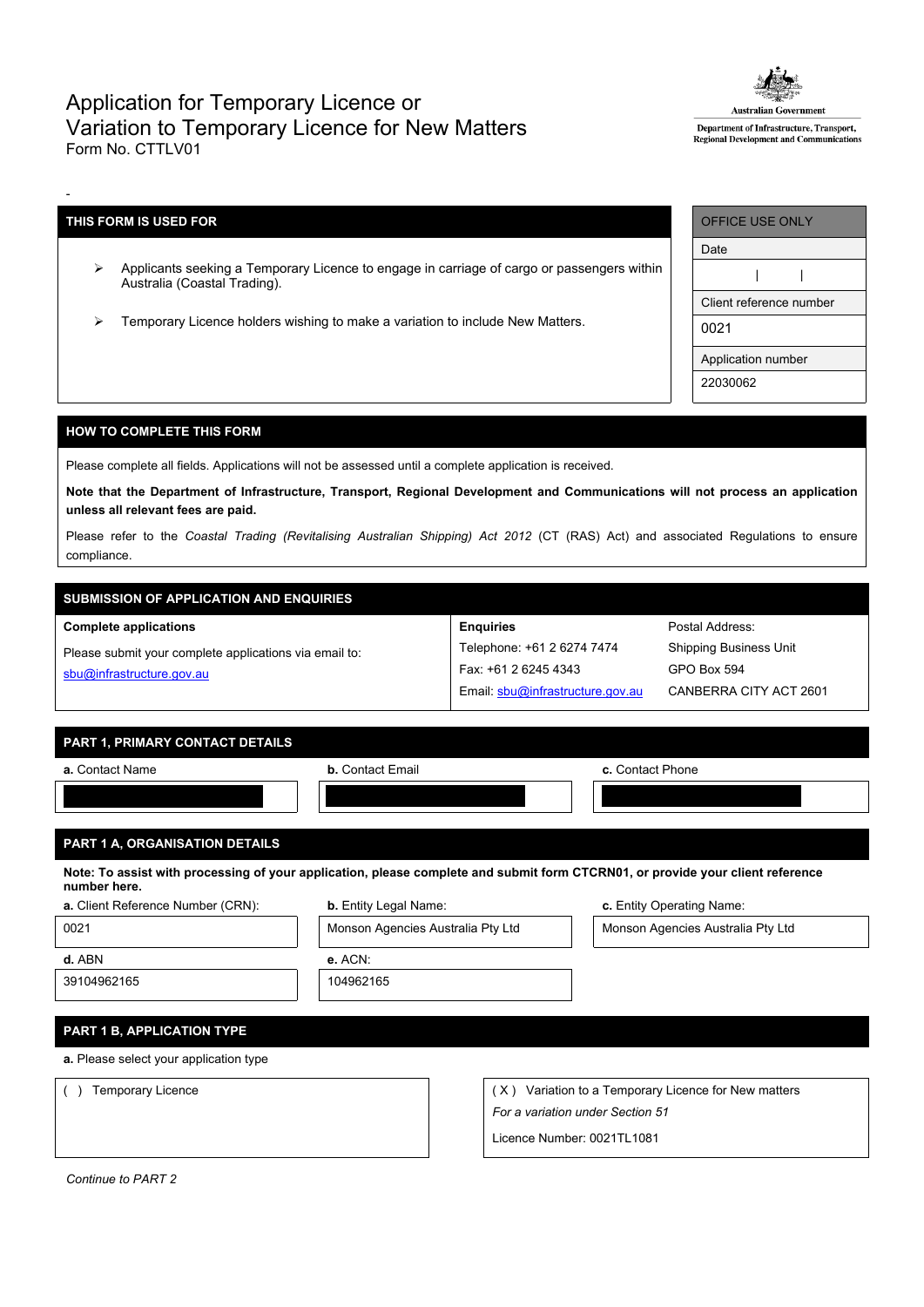|                                          | <b>PART 2, VOYAGE DETAILS</b> |           |                 |                                 |           |                                      |                           |                                                         |               |                               |                                        |
|------------------------------------------|-------------------------------|-----------|-----------------|---------------------------------|-----------|--------------------------------------|---------------------------|---------------------------------------------------------|---------------|-------------------------------|----------------------------------------|
| <b>Category of</b><br>trade <sup>1</sup> | <b>Cargo description</b>      | Load port | Discharge port  | Volume /<br>amount <sup>2</sup> |           | Expected<br>loading date<br>dd/mm/yy | <b>Vessel</b><br>name $3$ | <b>Vessel</b><br>capacity/size<br>$($ gross tonnes) $3$ | Vessel type 3 | <b>Dangerous</b><br>goods $4$ | Relationship to<br>Vessel <sup>5</sup> |
| General Cargo                            | Other                         | Whyalla   | <b>Bell Bay</b> | 4628                            | <b>MT</b> | 6/04/2022                            |                           |                                                         |               | No                            |                                        |